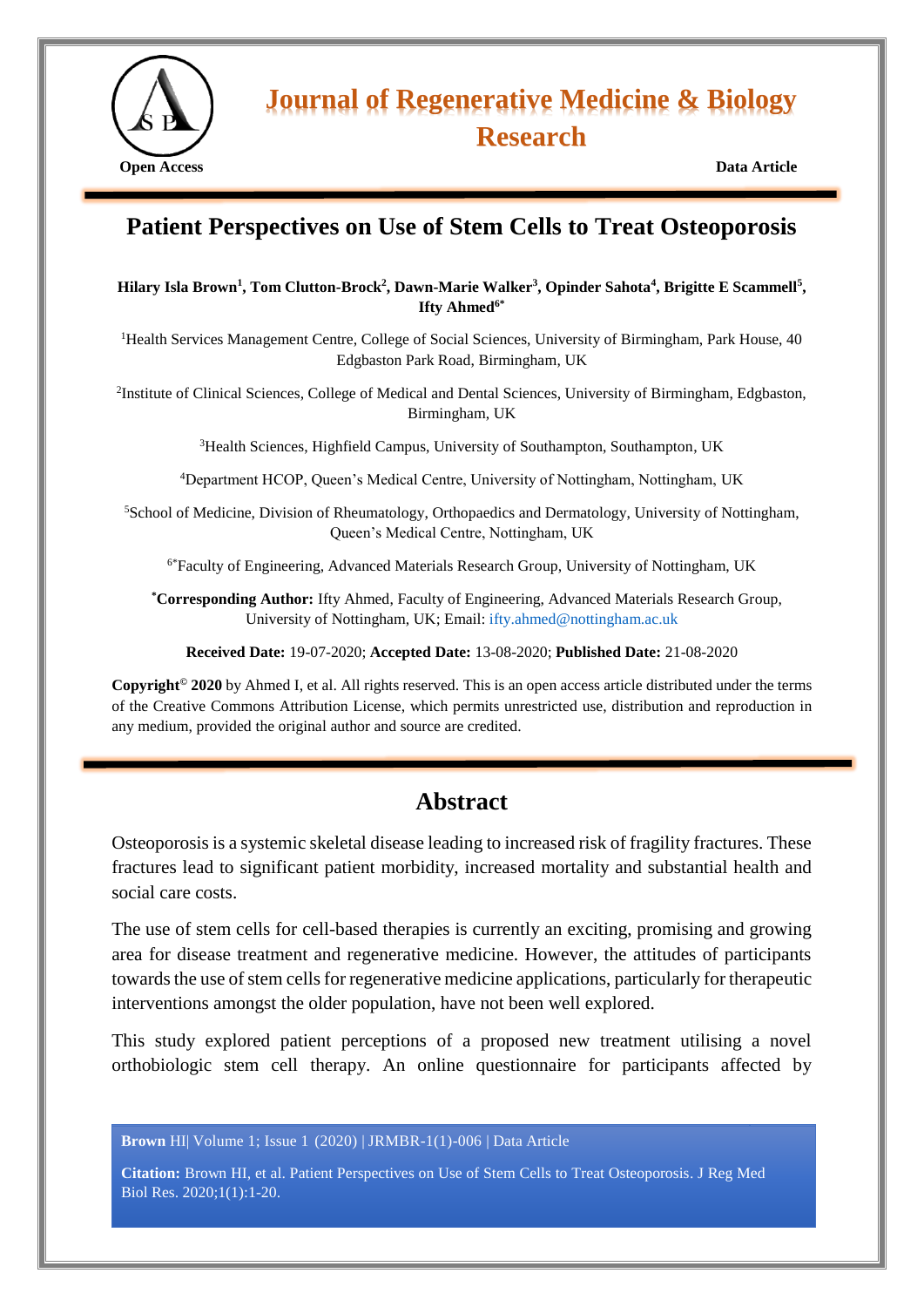osteoporosis was designed using the 'Bristol Online Survey' tool. In addition, three focus groups were held to explore a number of the issues raised by the findings in more depth.

Findings showed that acceptability for the new treatment was high, as current treatments were variable in their effectiveness and new treatments were keenly welcomed. Participants indicated a willingness to have the proposed treatment in order to reduce their chance of experiencing a fracture, regardless of whether the treatment would reduce existing pain, or improve existing quality of life. The use of both autologous and allogeneic stem cells was acceptable, with slight differences in opinion indicating reservations regarding the potentially painful nature of stem cell extraction and allogeneic stem cell rejection.

The findings demonstrated a clear mandate to the research team (and community) to continue their efforts in developing stem cell-based treatments for bone repair applications.

# **Keywords**

Patient Public Perceptions; Osteoporosis; Stem Cells; Orthobiologic Therapy

# **Introduction**

Osteoporosis is a systemic skeletal disease leading to increased risk of fragility fractures. These fractures lead to significant patient morbidity, increased mortality and substantial health and social care costs. Between 2015 and 2030, the number of participants in the world aged 60 years or over is projected to grow by 56%, from 901 million to 1.4 billion, and by 2050, the global population of older persons is projected to more than double, reaching nearly 2.1 billion. Globally, the number of participants aged 80 years or over, i.e., the "oldest-old" persons, is growing even faster than the number of older participants overall. Projections indicate that by 2050, participants over 80 will number 434 million, which has more than tripled since 2015 (when there were 125 million participants over age 80) [1].

Medical advances have led to this welcome increase in life expectancy. However, life expectancy has increased by more years than healthy life expectancy and therefore the number of years lived in poor health have also increased [2]. As such, new medical advances are working towards continuing to ensure that more years are spent in good health.

Osteoporosis is a disease which significantly affects healthy life expectancy, causing severe pain and disability to individual sufferers. It is described by the World Health Organization (WHO) as a "progressive systemic skeletal disease characterized by low bone mass and microarchitectural deterioration of bone tissue, with a consequent increase in bone fragility and susceptibility to fracture" [3]. Estimates of the worldwide prevalence and disability associated with osteoporotic fractures suggest that the burden of the disease compared to other disease states, using DALYs as a measure, (i.e., Disability-Adjusted Life Years which utilise number

**Brown** HI| Volume 1; Issue 1 (2020) | JRMBR-1(1)-006 | Data Article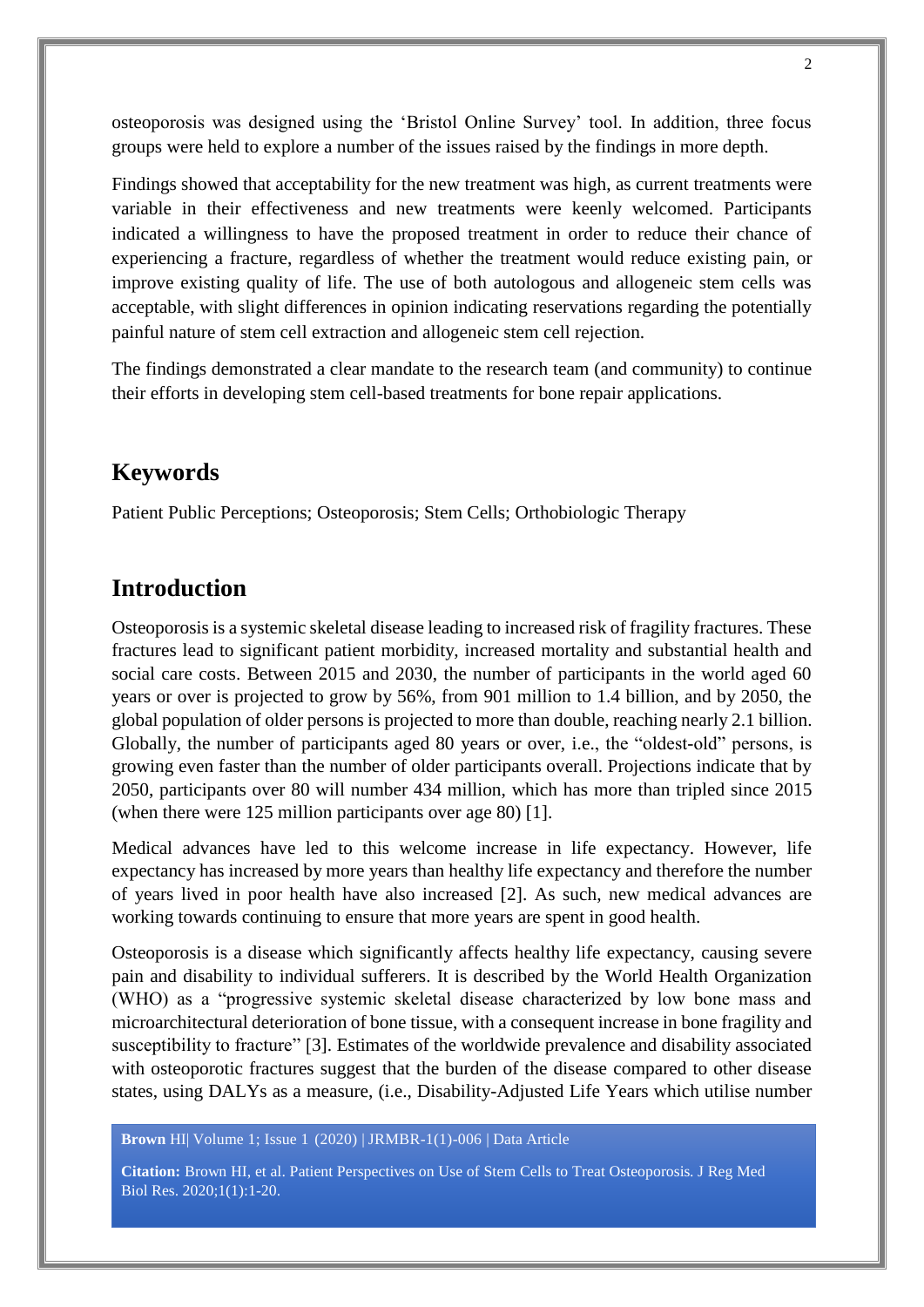of years lost due to ill-health, disability or early death) is second only to lung conditions [4]. In Europe, osteoporosis accounts for more DALYs than many non-communicable diseases including rheumatoid arthritis, Parkinson's disease, breast cancer and prostate cancer [4].

In the UK, approximately 536,000 new fragility fractures occur each year, comprising 79,000 hip fractures, 66,000 clinically diagnosed vertebral fractures, 69,000 forearm fractures and 322,000 other fractures [5]. Such fractures are estimated to cost the National Health Service (NHS) over £4.4 billion, each year (estimated for 2010). Hip fractures account for around 50% of the total cost of fractures to the UK annually [5]. Approximately 53% of patients suffering a hip fracture can no longer live independently and 28.7% die within 12 months of the fracture. Only 54% of individuals admitted from home with a hip fracture return there within 30 days [5-8]. More than one-third of adult women and one in five men will sustain one or more fragility fractures in their lifetime [9]. For women, it is reported that the risk of hip fracture is higher than the risk of breast, ovarian and uterine cancer combined, while for men, the risk is higher than the risk for prostate cancer [10]. The risk of sustaining a fracture increases with age. This is due to decreasing bone mass, and the increased likelihood of falling among the elderly. It is estimated that the ageing of the UK population will lead to a doubling in the number of osteoporotic fractures over the next 50 years if there are no changes made to current treatment protocols [5].

Treatment options for patients with a diagnosis of osteoporosis include Bisphosphonates in tablet or injectable form, Parathyroid hormone (teriparatide) (given by injection), Hormone Replacement Therapy (HRT), Testosterone Treatment, Vitamin D or Calcium supplements [9]. However, long-term use of bisphosphonates has raised concerns in regard to atypical subtrochanteric fractures of the femur [11]. However, to address future healthcare demands research groups are heavily focused on regenerative medicine approaches (i.e., bone tissue regeneration) as a solution for long-term orthopaedic repair which could offer significant clinical and financial gains, whilst reducing trauma to the patient. Therapeutic approaches using Mesenchymal Stem Cells (MSCs) are currently under investigation for several conditions including stroke, multiple sclerosis and diabetes amongst many others [12,13]. In recent years, exploration in the use of MSCs for orthopaedic applications has increased dramatically [14].

Orthobiologic therapy is a rapidly advancing field, which utilises cell-based therapies and biomaterials to promote bone healing and offers exciting alternatives to traditional treatment options for improving the long-term health of patients suffering from disabling musculoskeletal disorders [14,15]. Although human MSCs in bone marrow are known to decrease with age, MSCs can be expanded under culture conditions and expanded MSCs from older patients can retain effective osteogenic differentiation capacity [16]. A study by Sanghani-Kerai et al., explored the difference of characteristics between Mesenchymal Stem Cells (MSCs) harvested from young, adult, and ovariectomized rats and found that cells derived from osteopenic rats demonstrated reduced migrative capacity to stromal cell-derived factor 1. It was suggested that poor bone formation in postmenopausal women could be due to poor retention and function of mesenchymal stem cells resulting in delayed unions [17].

**Brown** HI| Volume 1; Issue 1 (2020) | JRMBR-1(1)-006 | Data Article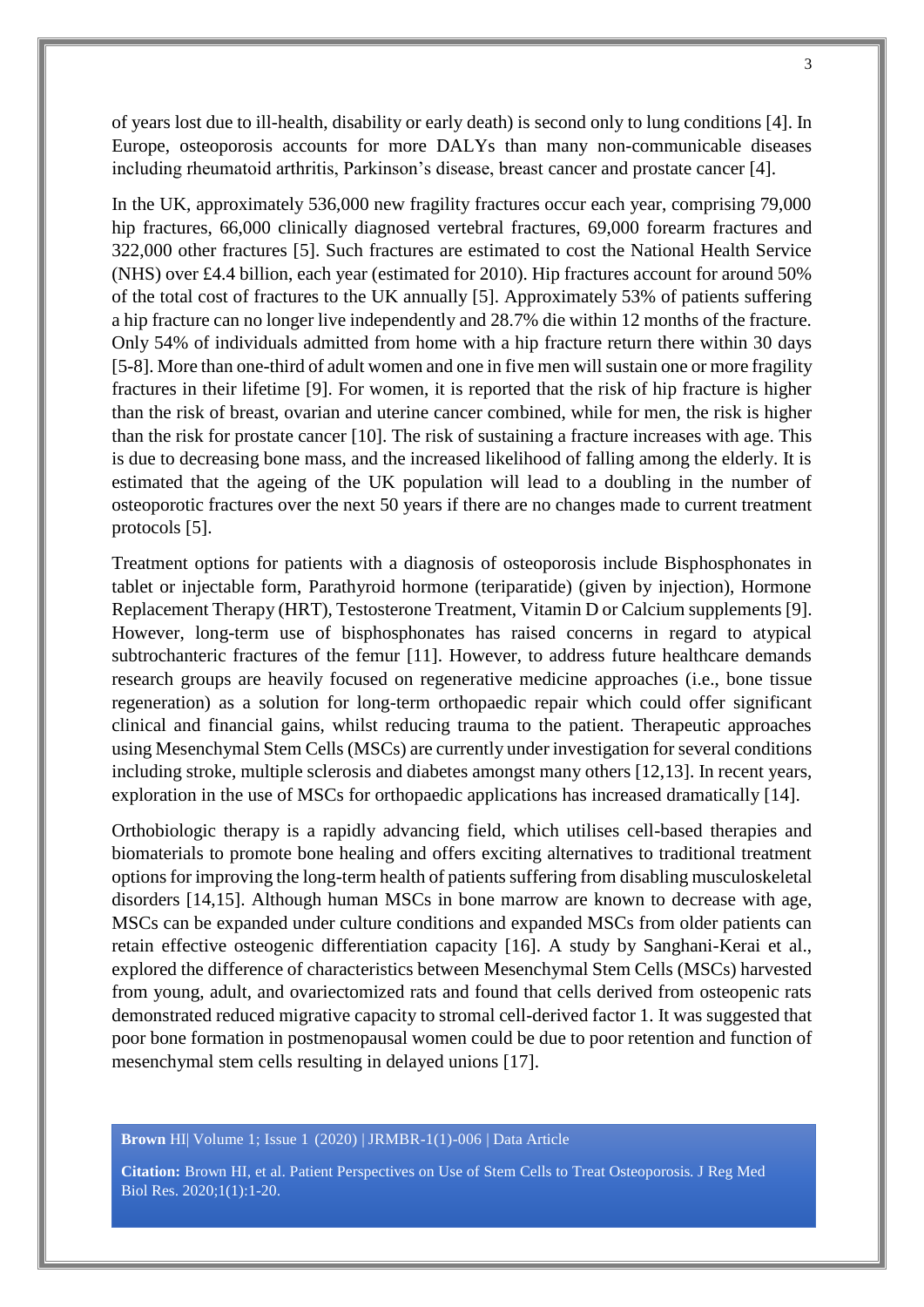Although the stem cell source (i.e., autologous vs allogeneic) for these applications both have advantages and disadvantages, it is suggested that treatment decisions should be based on the age of the patient. For example, the allogeneic stem cell route would be the preferred choice for the very elderly patients, due to the fact that the quantity and quality of autologous stem cells from these patients would be very low, which would not justify inflicting further trauma to the patient by conducting an iliac crest aspiration. However, allogeneic cell-based therapies come with a view that they may elicit an immune reaction.

The use of stem cells for cell-based therapies is currently an exciting, promising and growing area for disease treatment and regenerative medicine. Furthermore, the ability to develop unique biomaterials which could harness the cells potential would also offer significant therapeutic potential. Recent Studies have shown that synthetic materials can not only influence but can also induce, lineage-specific stem cell differentiation. Studies have shown that ions (such as calcium, magnesium and strontium etc.) if released from dissolving inorganic minerals at the desired rates could influence stem cell phenotype [18]. One study showed that controlled release of calcium and phosphate ions could influence osteogenic differentiation through mechanisms involving c-Fos and adenosine signalling. Studies have also shown that it is possible to use materials to harness cell-secreted factors to amplify stem cell expansion and differentiation [18].

Public opinion on the use of stem cells in research has been well explored and remains a contentious topic globally, though research into poll trends suggests that in the US at least, an increasing proportion of the population support government funding for embryonic stem cell research and view such research as morally acceptable [19-22]. What is less well explored are the attitudes of participants towards the use of stem cells for regenerative medicine applications, particularly for therapeutic interventions amongst the older population.

A research team based at the University of Nottingham are developing an orthobiologic based material and stem cell therapy based prophylactic treatment for the prevention of fractures in participants with osteoporosis. This potential treatment could revolutionise treatments options for osteoporotic patients, especially for those considered to be at high risk of bone fracture [23,24].

However, patient perspectives on stem cell therapy related treatment options for this group of participants have not been explored before. This Patient and Public Involvement study was therefore established to explore patient perspectives of the orthobiologic technology proposed and to ascertain patient perceptions on the use of stem cells for the fracture prevention bone regeneration treatment proposed.

#### **Brown** HI| Volume 1; Issue 1 (2020) | JRMBR-1(1)-006 | Data Article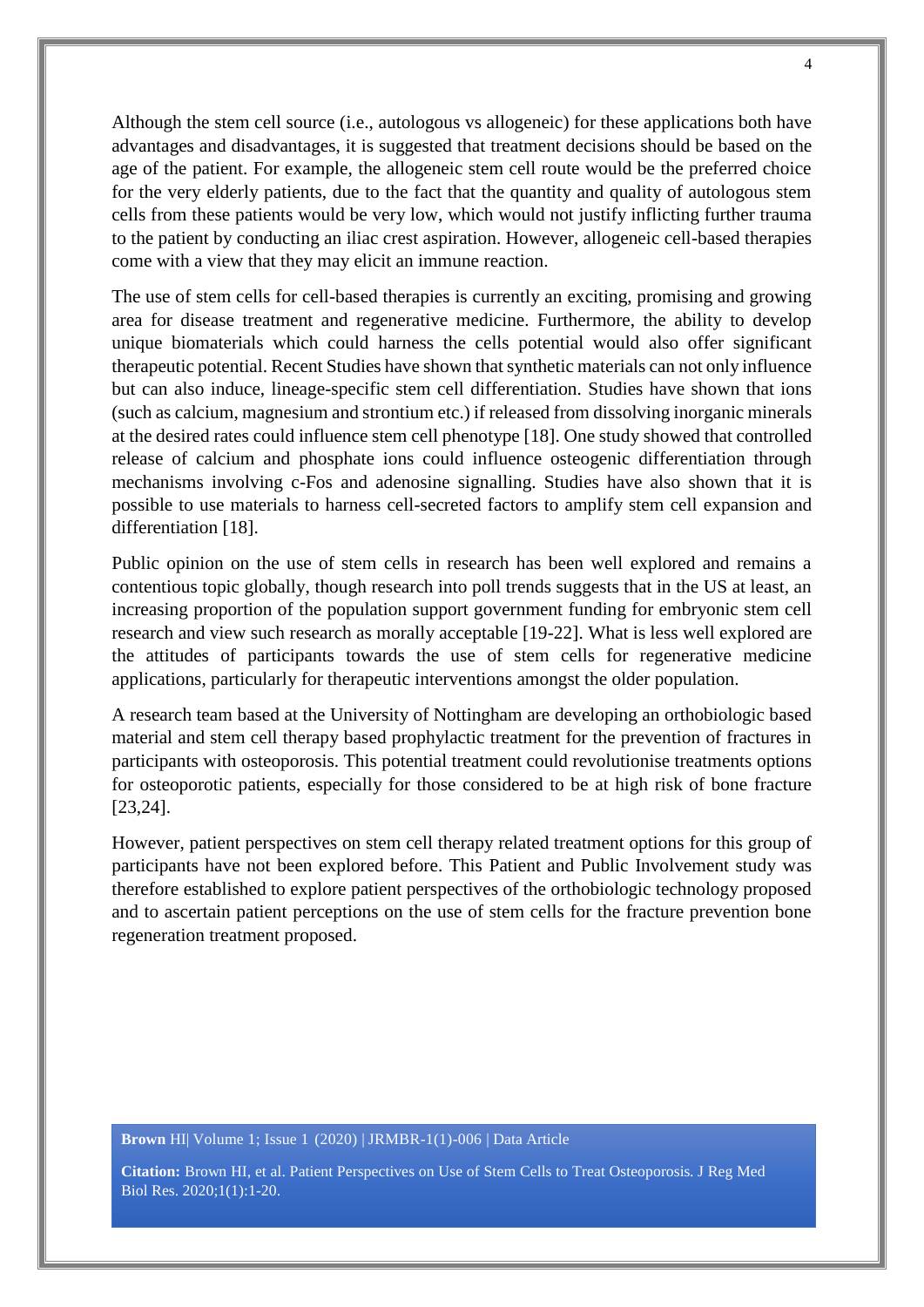# **Materials and Methods**

#### **Design and Distribution of Questionnaires**

An online questionnaire (Q1) for participants affected by osteoporosis was designed using the 'Bristol Online Survey' tool and piloted by members of the study's Patient and Public Involvement Reference Group to ensure it would be acceptable and understandable to the target audience. A postal version of the questionnaire was also available in addition to the electronic version of the questionnaire in order to address potential internet access issues likely to be experienced by the demographic of the target audience. Participants were also given the option of contacting the research team to request a paper version.

A link to the questionnaire was also promoted by the Royal Osteoporosis Society (ROS formerly known as the National Osteoporosis Society) via its regular communication channels. In addition, a significant number of paper versions were distributed via the ROS regional groups. A link to the questionnaire was also distributed to members of an existing patient group at the University of Birmingham known as the 1,000 Elders Group.

Piloting of the questionnaire through the Reference Group took place during December 2016. The Questionnaire was launched on  $13<sup>th</sup>$  Feb 2017 and remained open until  $26<sup>th</sup>$  May 2017.

The questionnaire comprised of 22 questions in total with the opportunity for participants to provide free text comments on the reasons for their responses to specific questions. Participants were advised it would take approximately 20 minutes to complete. A cover sheet provided outline information on the study whilst explanatory text throughout the questionnaire provided more detailed information on specific aspects of the proposed treatment. The questionnaire comprised of five sections as follows:

- Background information on the participants' experience of osteoporosis
- Participants' opinions on the acceptability of the proposed treatment
- Participants' opinions on the anticipated results and benefits of the proposed treatment
- Participants' opinions on other considerations such as the use of donor stem cells
- Demographic information.

A paper-only version of the questionnaire (Q2) was then adapted for use in outpatient clinics in University Hospital and Queen's Medical Centre, Nottingham. The format remained broadly the same as in Q1, though a number of additional questions relating to the participants' health status, were included in this version.

**Brown** HI| Volume 1; Issue 1 (2020) | JRMBR-1(1)-006 | Data Article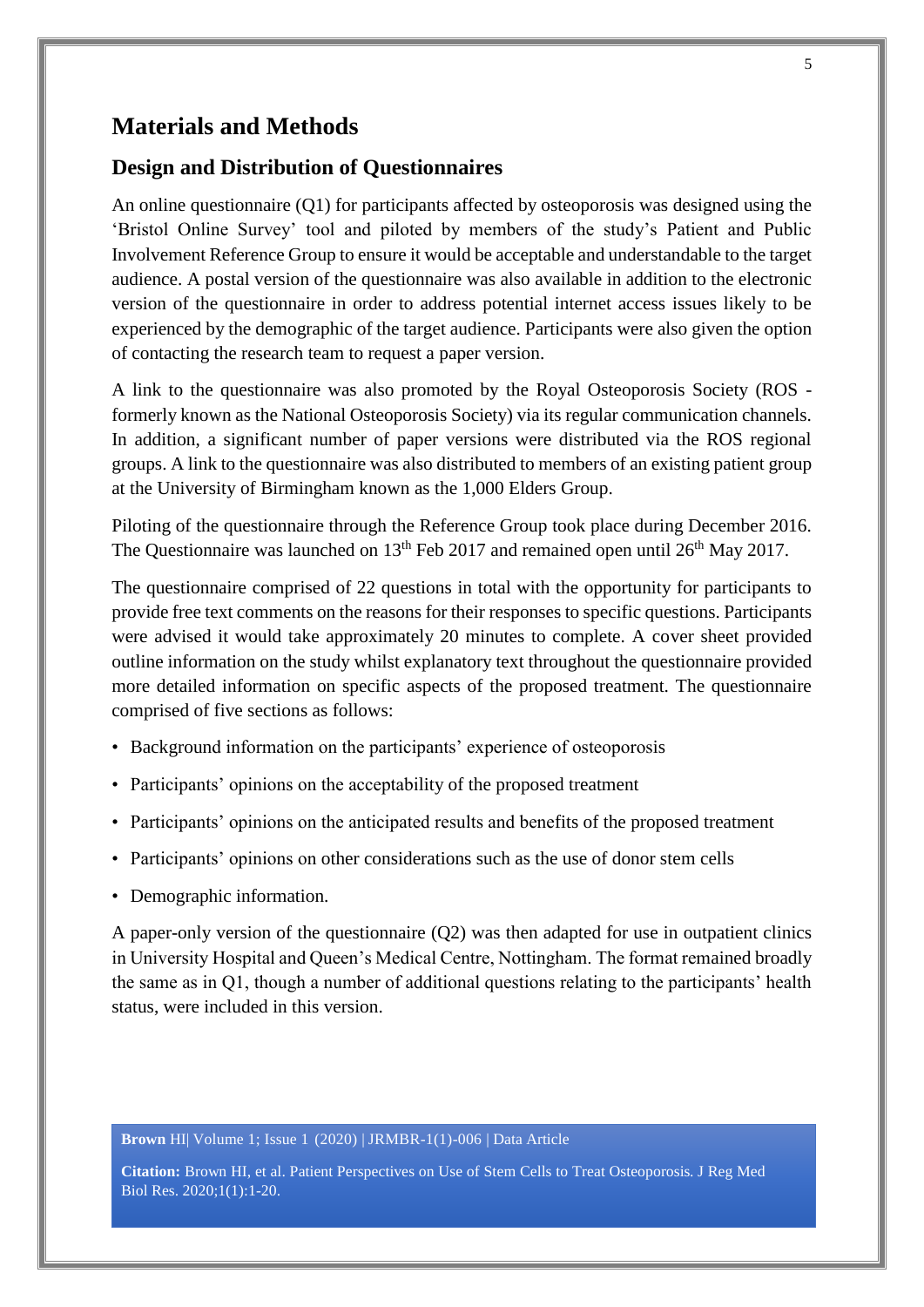#### **Focus Groups**

In addition to the questionnaire, three focus groups were held to explore a number of the issues raised by the findings in more depth. The demographic results from the questionnaires indicated that less than 2% participants who had completed the questionnaire were from a nonwhite ethnic group, therefore participation for the focus groups was specifically targeted at members of non-white ethnic groups. An initial approach was made to a number of community groups in Birmingham, Leeds, Nottingham and Leicester. In all, eight groups were approached. These included faith groups, social groups such as lunch clubs and groups working with local communities to support health and education activities.

The data from these focus groups were analysed thematically and the findings are presented separately to the quantitative data generated from the initial questionnaires

#### **Ethical Review**

The University's ethical approval process was followed for the development and distribution of the first version of the questionnaire (Q1) through the ROS and 1,000 Elders Group and for the carrying out of the focus groups as these activities did not involve NHS patients in NHS settings. The distribution of the second version of the questionnaire (Q2) required full HRA ethical approval, as this component of the study involved NHS patients in NHS settings.

#### **Data Analysis**

The questionnaire was designed using the Bristol Online Survey tool which includes an analytical function to derive simple descriptive statistics.

A thematic analysis of the qualitative data generated from the focus groups and free text responses to the questionnaire were subsequently carried out, guided by the principles of Ritchie and Spencer's (1994) Framework Approach [25]. This involves the initial identification of analytical themes derived from the research questions, to which additional themes can be added as new insights emerge from the data.

# **Results**

#### **Demographic Responses**

In total, 421 responses were received from the questionnaires - 391 from Q1 and 30 from Q2. For Q1, 62% of participants reported having an official diagnosis of osteoporosis, whilst all participants from Q2 had an official diagnosis of osteoporosis, as would be expected from the

**Brown** HI| Volume 1; Issue 1 (2020) | JRMBR-1(1)-006 | Data Article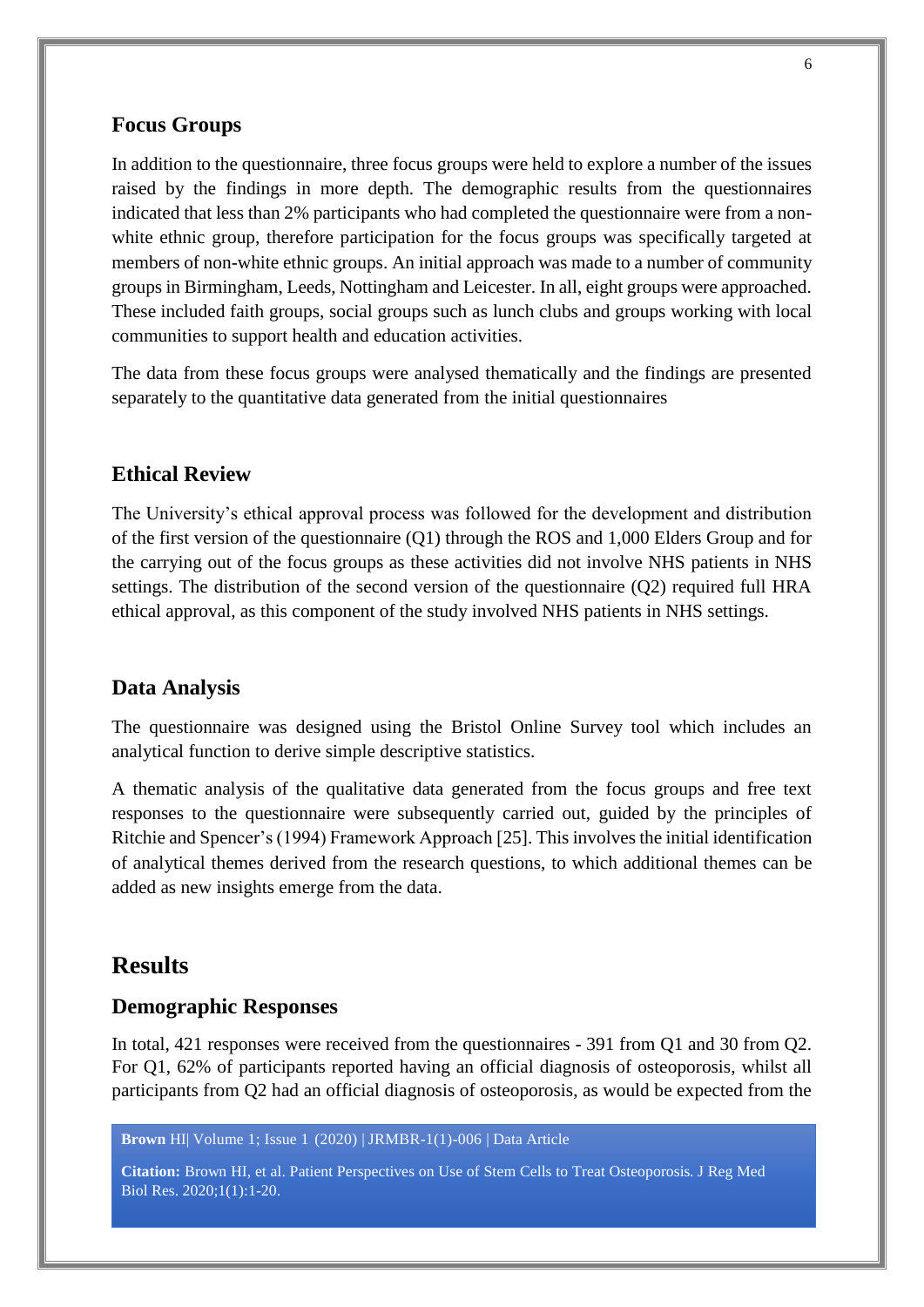distribution mechanism. 91% of participants across both questionnaire versions were female. A good range of ages were represented by participants to both surveys (Fig. 1), though the age profiles differed slightly in that participants to Q1 had a slightly younger profile (42% of participants were below 60), whilst participants to Q2 had a slightly older age profile (43% of participants were aged over 70).



**Figure 1:** A) Age range of participants to questions 1 and B) Age range of participants to Q2.

#### **Experience of Osteoporosis and Current Treatments**

There was almost equal representation amongst questionnaire participants between those diagnosed with osteoporosis within the last five years and those who had lived with a diagnosis of osteoporosis for more than five years (Fig. 2). The most common form of treatment for those with osteoporosis, was Vitamin D and Calcium supplements, with 47% and 40% of participants respectively taking these supplements. The next most common form of treatment was Bisphosphonate (drug) tablets, with 24% of participants taking these. The least common form of treatment was the Selective Oestrogen Receptor Modulator (SERM) with only two participants taking this treatment.

**Brown** HI| Volume 1; Issue 1 (2020) | JRMBR-1(1)-006 | Data Article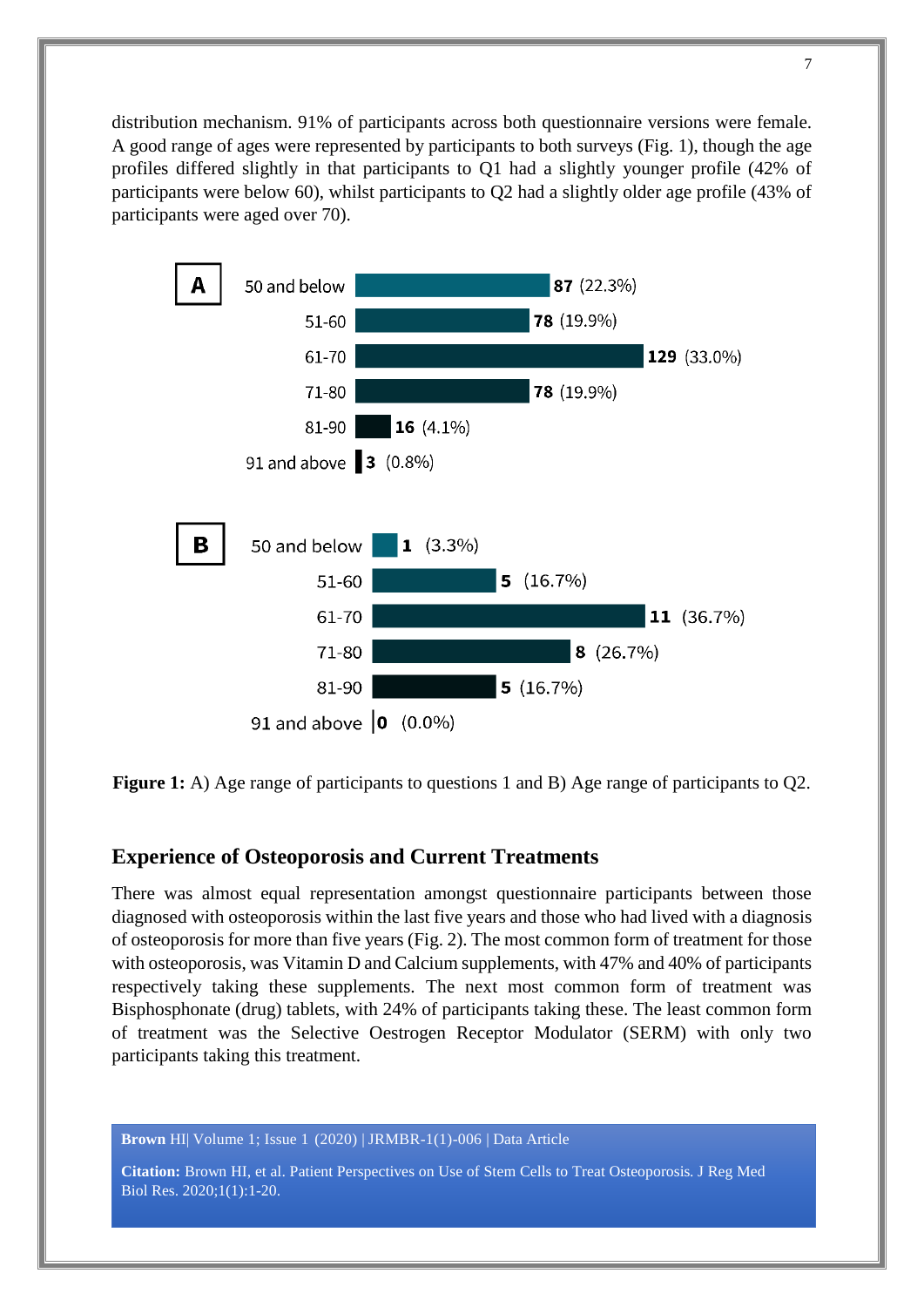Free text responses in the questionnaires demonstrated that many participants were experiencing distressing side effects from their treatments and many were highly doubtful of its effectiveness. Many comments were provided that suggested individuals were highly enthusiastic for development of new treatments options.

Just over half of participants with osteoporosis (52%) had a fracture due to osteoporosis. Of those, 6% of fractures experienced were hip fractures, whilst 31% of fractures reported were spinal and 28% were wrist fractures.



**Figure 2:** Participants responses based on length of time from diagnosis.

#### **Acceptability of Treatment Responses**

Results regarding the acceptability of the proposed screening mechanisms and future treatment were positive. 94% of participants to Q1 were prepared to have a DEXA scan to assess eligibility for the treatment (this question related to participants to Q1 only, as the same question was not asked of participants to Q2, as it was assumed that most of these participants would have already had a DEXA scan as part of their routine care pathway). Three-quarters of all participants (75%) were prepared to have their own bone marrow extracted for the treatment, while 73% of all participants were prepared to have more than one site treated at a time.

When disaggregating responses to the question regarding acceptability of bone marrow extraction between those participants with an osteoporosis diagnosis who had experienced a fracture and those with osteoporosis but who had not yet experienced an osteoporotic fracture, there was a trend towards the former group providing slightly more positive responses than the latter (Fig. 3). This might suggest that the experience of having an osteoporotic fracture may encourage a less risk averse attitude towards the treatment.

**Brown** HI| Volume 1; Issue 1 (2020) | JRMBR-1(1)-006 | Data Article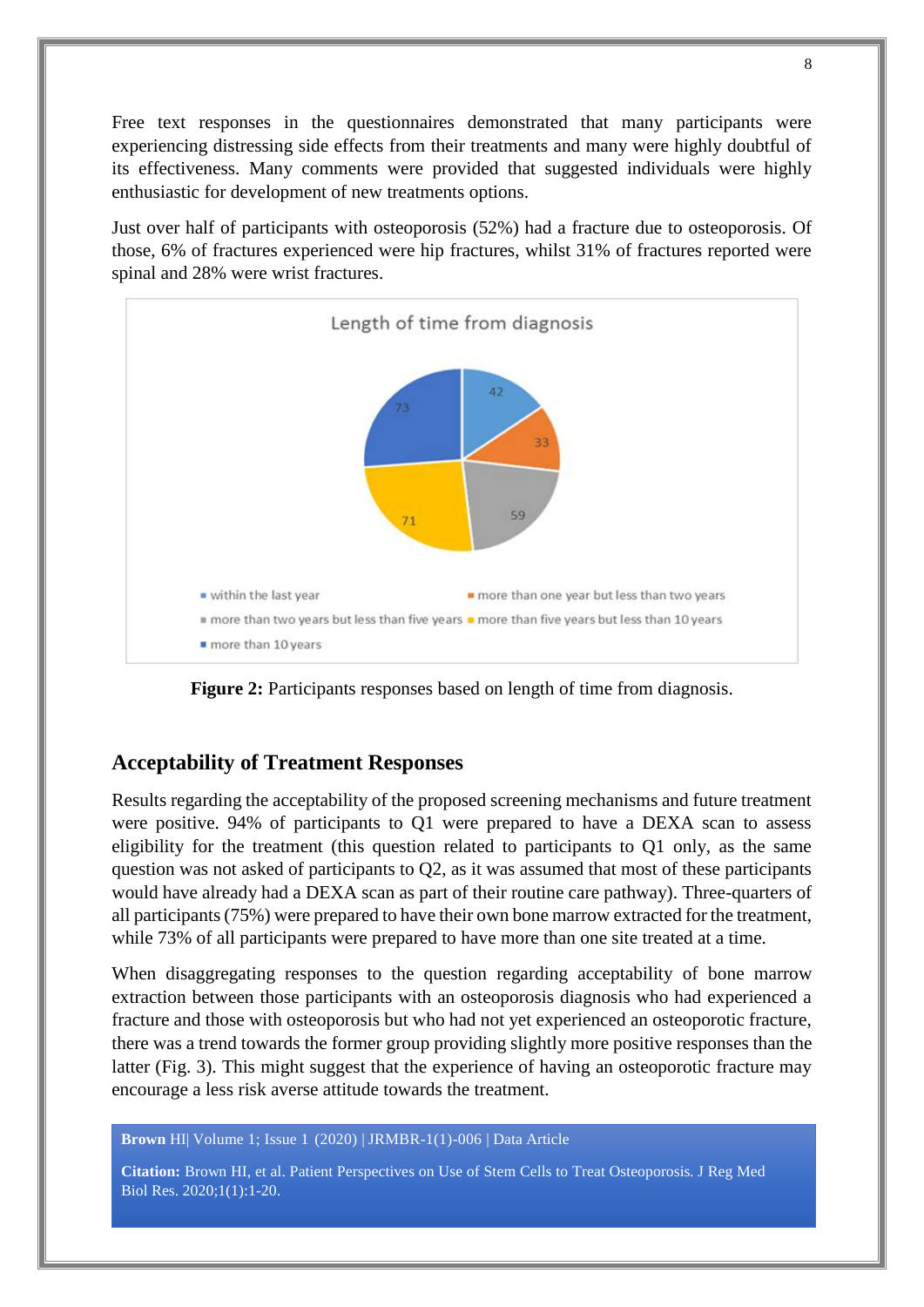

**Figure 3:** Bone marrow extraction split from participants who had (and had not) experienced bone fracture.

When the participants were asked about the risk of fracture reduction they would expect the new treatment to provide, 42% of all participants stated that they would accept the treatment whatever the reduction in their risk of fracture would be. Whilst 11% of participants would only accept the treatment if it reduced their risk completely. 32% of participants said that they would only accept the treatment if it reduced their risk by half. When further exploring of the answers between participants with osteoporosis who had experienced an osteoporotic fracture and those who had not, there was a slight trend for the former group to give more positive responses than the latter (Fig. 4).



**Figure 4:** Responses to reduction in risk of fracture expected from the proposed treatment.

**Brown** HI| Volume 1; Issue 1 (2020) | JRMBR-1(1)-006 | Data Article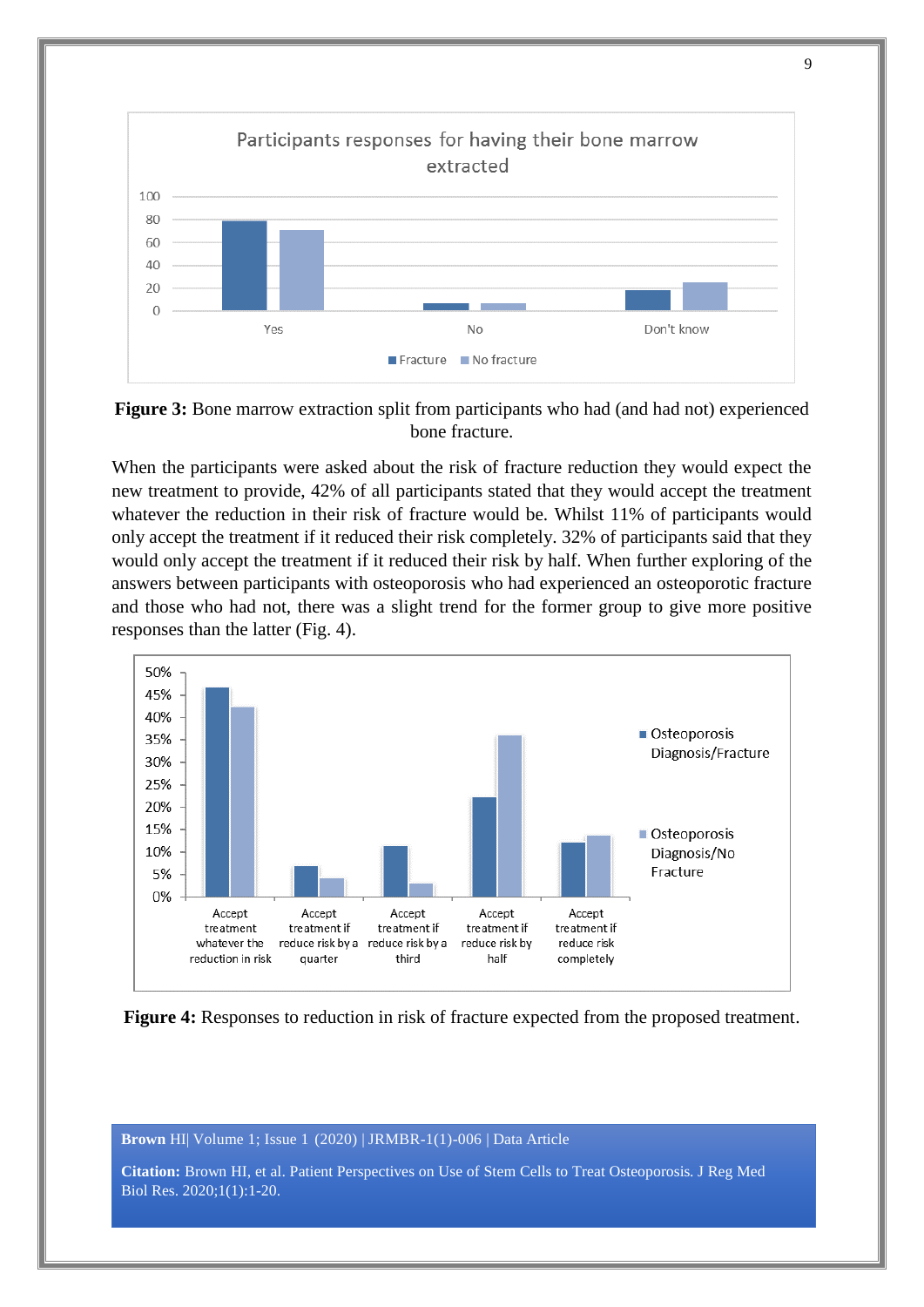The differences highlighted in Fig. 4 may suggest a frustration with existing treatments and their efficacy, or the ability of participants to tolerate existing treatment regimes, and the desire to try something quite new different. This theme of a willingness to try anything that could make a difference was apparent in the free text responses within both versions of the questionnaire.

A high proportion of all participants (69%) stated that they would accept the proposed treatment if it reduced their risk of fracture, even if it did not improve their quality of life. For example, 73% of all participants said they would accept the proposed treatment it if reduced their risk of fracture and still required them to take their existing medication. Whilst, 68% of all participants said they would accept the proposed treatment if it reduced their risk of fracture but did not reduce pain.

Again, differences were observed in the responses between those with osteoporosis who had experienced a fracture and those with osteoporosis who had not experienced a fracture, with the former group more likely to find the treatment acceptable regardless of reduction in pain or medication and improvements in quality of life as shown (Fig. 5-7).





**Brown** HI| Volume 1; Issue 1 (2020) | JRMBR-1(1)-006 | Data Article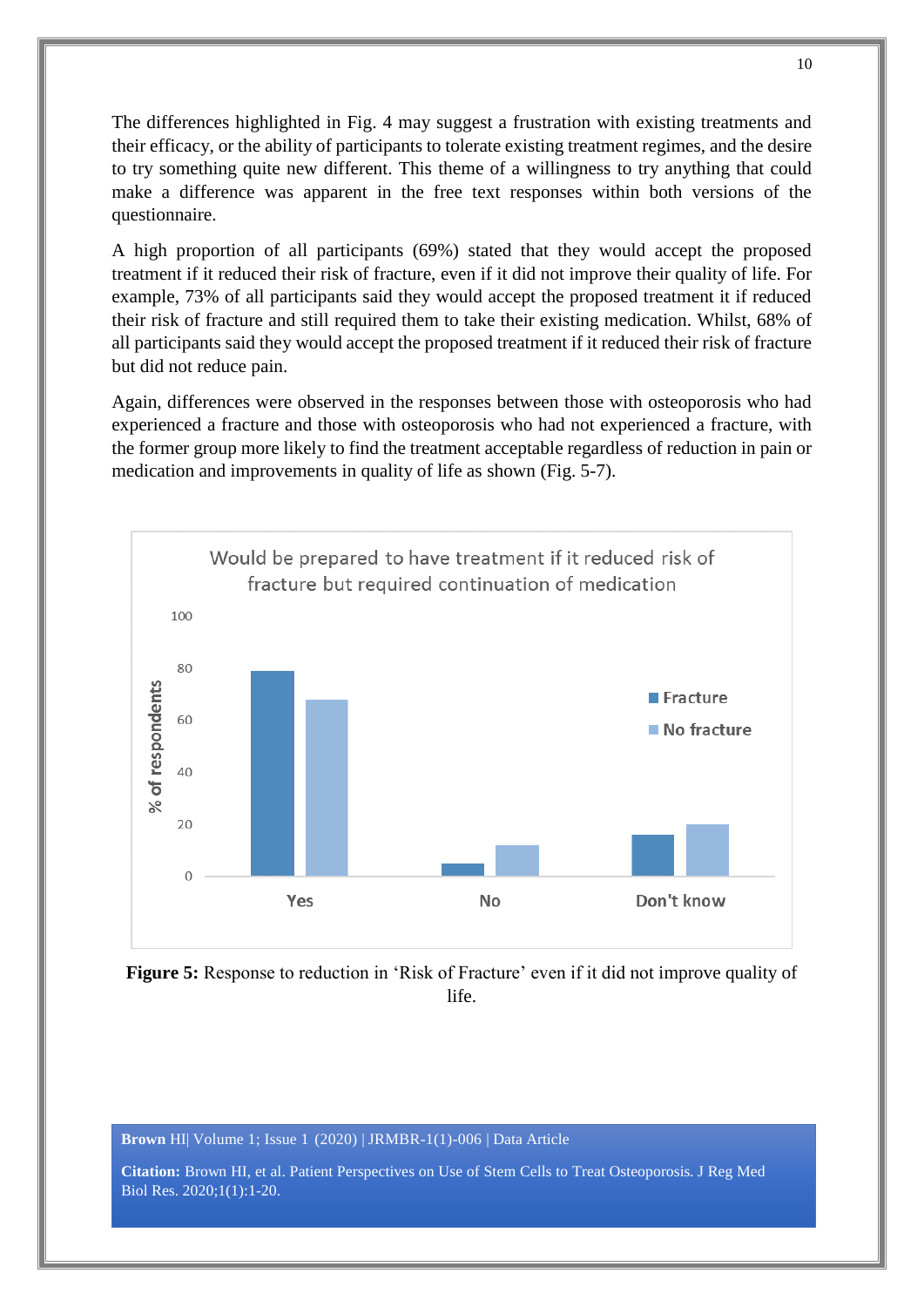

**Figure 6:** Participants response to reduction in 'Risk of Fracture' even if required continuation of existing medication.





**Brown** HI| Volume 1; Issue 1 (2020) | JRMBR-1(1)-006 | Data Article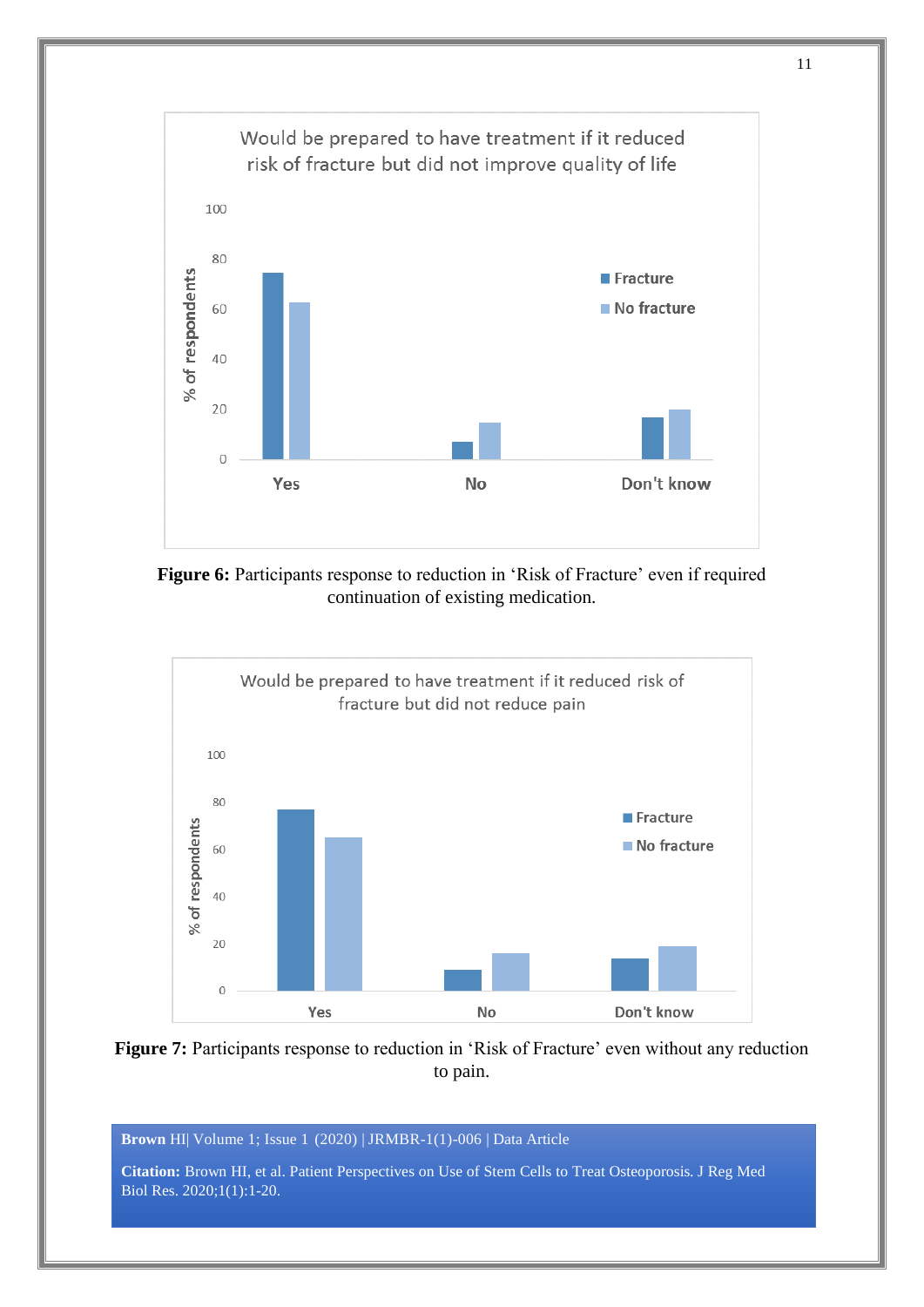70% of participants also stated they would be prepared to have the treatment if it required repeating once a year, with 35% of participants stating they would be prepared to have the treatment every six months, if necessary.

# **Findings from Focus Groups**

Three focus groups were undertaken with a total of 47 participants across the three groups. Two groups were held in Birmingham:

- 1. With Elders having either African and/or Caribbean heritage
- 2. One group was held in Leicester with Elders from the Asian community. Each focus group lasted between 60-90 minutes. Of the 47 participants, only two had personal experience of osteoporosis, though others knew friends or family members who had experienced the disease.

Although the experience of having osteoporosis was limited amongst the focus group participants, the discussion within the groups raised similar themes as those raised by questionnaire participants in free text responses. These related to the nature of the biomaterial to be used, the likely effectiveness of the treatment balanced against the risk, the pain of the procedure, and the use of donor stem cells.

The idea of an injectable biomaterial treatment into their body, articulated by some focus group participants as man-made foreign objects, made a number of participants feel uneasy. A difference was articulated between having a foreign object introduced into their body for a lifesaving purpose i.e., a pacemaker, and having one introduced for a purpose which might be considered to be improving quality of life, rather than saving life; with the former circumstance being more acceptable than the latter.

Some focus group participants suggested that they wouldn't want to tempt fate by having a procedure which could leave them worse off than they were before. A small number of participants thought that the procedure sounded painful and expressed the opinion that they would probably only consider the proposed treatment if they were experiencing a lot of pain that was interfering with their day-to-day lives, and were therefore willing to try anything to gain some relief.

The use of stem cells in the proposed treatment also generated a good debate within the groups. Participants were aware that stem cell treatments were being used in other areas of medicine and were generally not concerned about the possibility of using donor stem cells, though some participants with stronger religious views felt that this was a more uncomfortable prospect. The possibility of the body rejecting donor stem cells was raised and it was questioned whether osteoporosis was an 'important' enough condition to risk potential clinical consequences of stem cell rejection, unlike a life-saving treatment like a heart transplant or kidney transplant. A

#### **Brown** HI| Volume 1; Issue 1 (2020) | JRMBR-1(1)-006 | Data Article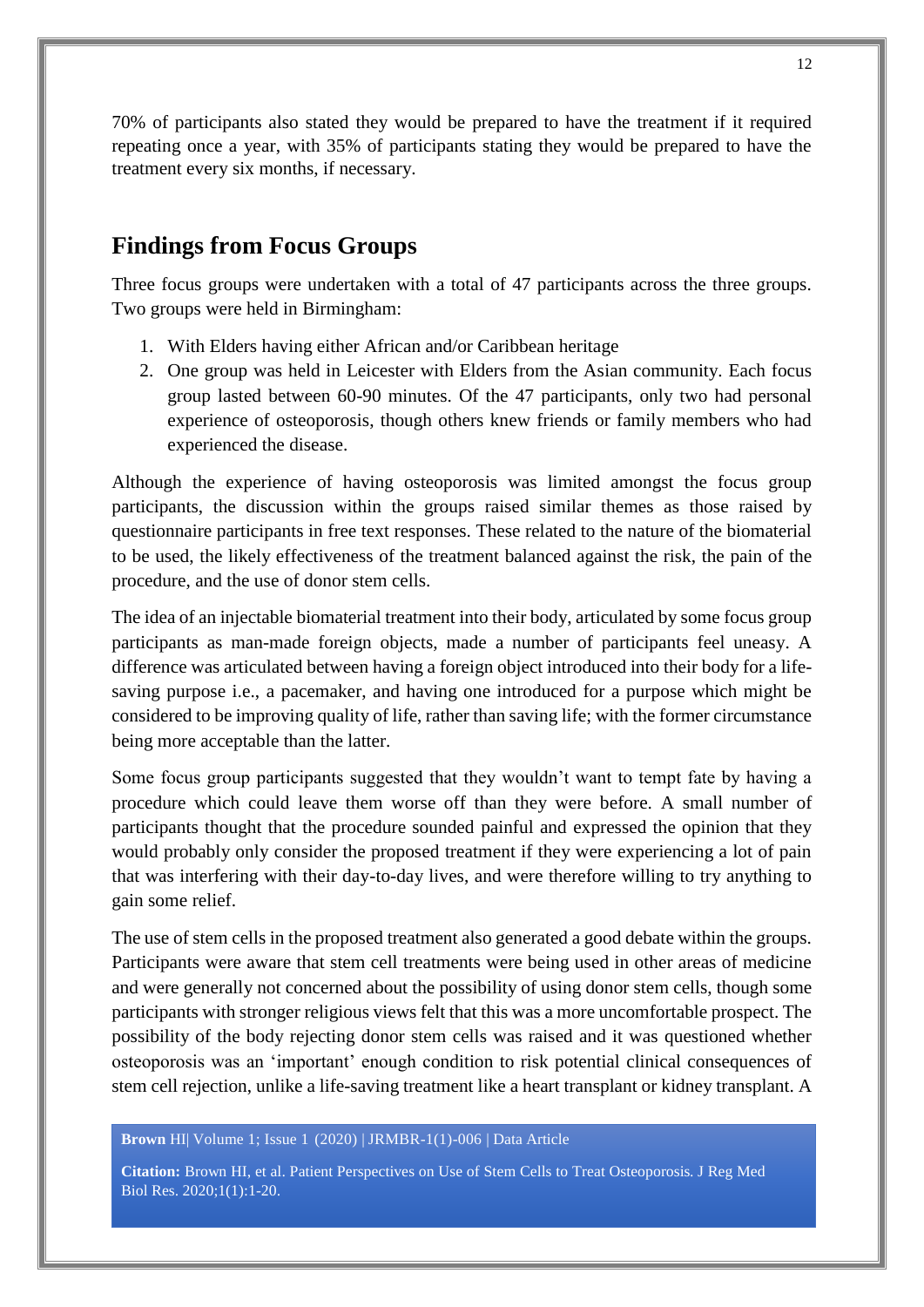preference for autologous stem cells was expressed by a number of participants and if that was not feasible, the option of a familial donor was preferred over a donor that was unknown to them. No-one within the focus groups expressed the opinion that they would definitely refuse the treatment on the grounds that the stem cells would come from a donor. Some quotes from the Focus Group participants have been highlighted below:

#### **Risk versus Benefits**

'Don't know if it's worth going through all that pain unless it was proven it would work. Would it be a one-off treatment or would it have to be repeated. Worried about long term and how your body would accept the foreign body.' (Questionnaire respondent free text response).

'I think it would depend on the benefit realised. If the treatment significantly improved my quality of life/pain etc. I would be prepared to have the treatment more frequently to maintain those benefits.' (Questionnaire respondent free text response).

'The risk of fracture would need to be greatly reduced i.e., by 50% or more. I would prefer the treatment to reduce the need for medication and I would probably not undertake treatment if pain was still felt unless it greatly reduced risk of fracture.' (Questionnaire respondent free text response).

#### **Use of Foreign Materials**

'You know, because it's not as if you're transferring cells that we generate anyway, you're transferring some foreign body into your body and it just rings alarm bells for me in that sense, from a religious point of view and not just a regular point of view.' (Focus Group 1 Attendee).

'We're tampering with cells, putting cells into materials, expecting them to degrade after however many days, what happens if it doesn't? What happens if, you know, you have other issues that suddenly pop up in that area? (Focus Group 1 Attendee).

#### **Promoting Quality of Life Rather Than Life-Saving**

'I suppose it's just like if you needed another kidney and you had to have it from somebody else. It would be the same sort of reaction really. But to me is it important enough to warrant that. Kidneys, yes. Heart, yes. Breaking your bones and limiting breaking your bones, is it as important? And there are things like replacement hips and knees and whatever as a treatment, so why this? That's my reaction. Why this?' (Focus Group 1 Attendee).

**Brown** HI| Volume 1; Issue 1 (2020) | JRMBR-1(1)-006 | Data Article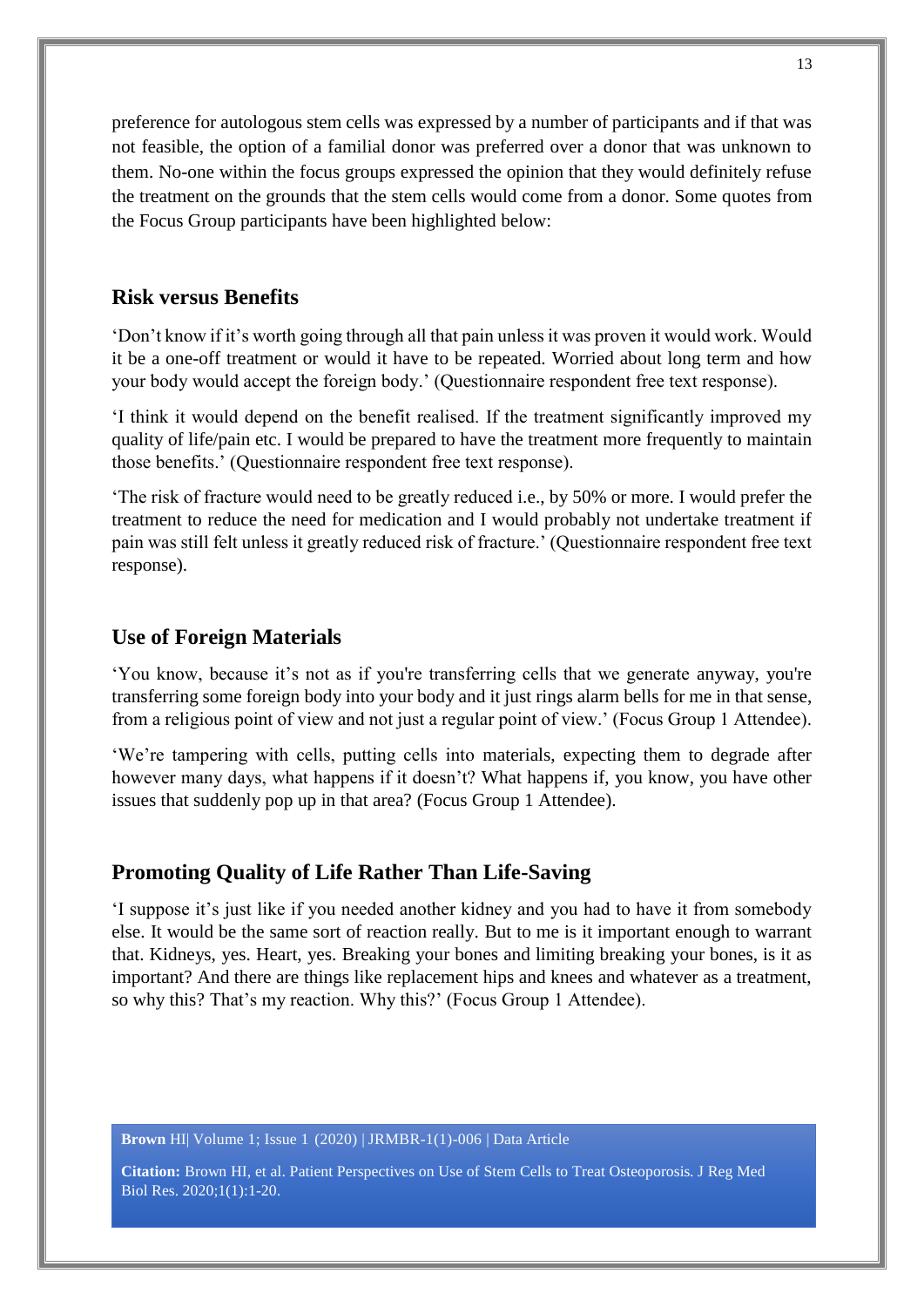#### **Use of Autologous Stem Cells versus Donor Stem Cells**

'Would be happy with stem cells from adults. Do not want any from human embryos.'(Questionnaire respondent).

'When I considered donor stem cells I immediately thought it would be better coming from my own body but having someone else go through the extraction could save my pain and discomfort!' (Questionnaire respondent).

### **Discussion**

One limitation of this study was that the responses to both versions of the questionnaire and comments from the focus group participants represent only U.K. based patient and public perceptions for the acceptability of a stem cell therapy intervention proposed as a prophylactic bone fracture prevention treatment. Other studies have shown that attitudes and perceptions of patients from other countries (i.e., U.S.) are morally acceptable. A further limitation of this study is that the above focus groups did not include members of the Chinese community.

Three clear themes emerged from the findings of this study:

- 1. The general acceptability of the proposed treatment
- 2. Preferences between autologous versus allogenic stem cells
- 3. Areas of interest or concern that future trials and studies should consider

#### **Acceptability of the Treatment**

The perceptions of participants who have osteoporosis and who have experienced an osteoporotic fracture towards the proposed treatment were particularly positive, suggesting a strong level of acceptability within this target group. There was a small difference when comparing findings from this cohort of participants to findings from those participants who did not have any lived experience of osteoporosis, with the former group having a greater inclination towards accepting the treatment than the latter. This was perhaps not surprising, as it was more difficult for participants to assess how they may respond in any given circumstances when they have not experienced osteoporosis related fractures or any of the circumstances and impact it could have on their lives.

The responses from participants regarding their acceptance of the treatment regardless of the extent to which it reduced their pain, improved their quality of life, or enabled them to stop taking current medication was particularly encouraging in their level of positivity. The small differences in responses between participants who had experienced an osteoporotic fracture and those who had not were also worthy of note. Osteoporosis is sometimes referred to as a 'silent disease' as gradual bone loss and increasing fracture risk is not generally experienced as a painful process by some individuals. Many participants therefore do not start to feel pain

**Brown** HI| Volume 1; Issue 1 (2020) | JRMBR-1(1)-006 | Data Article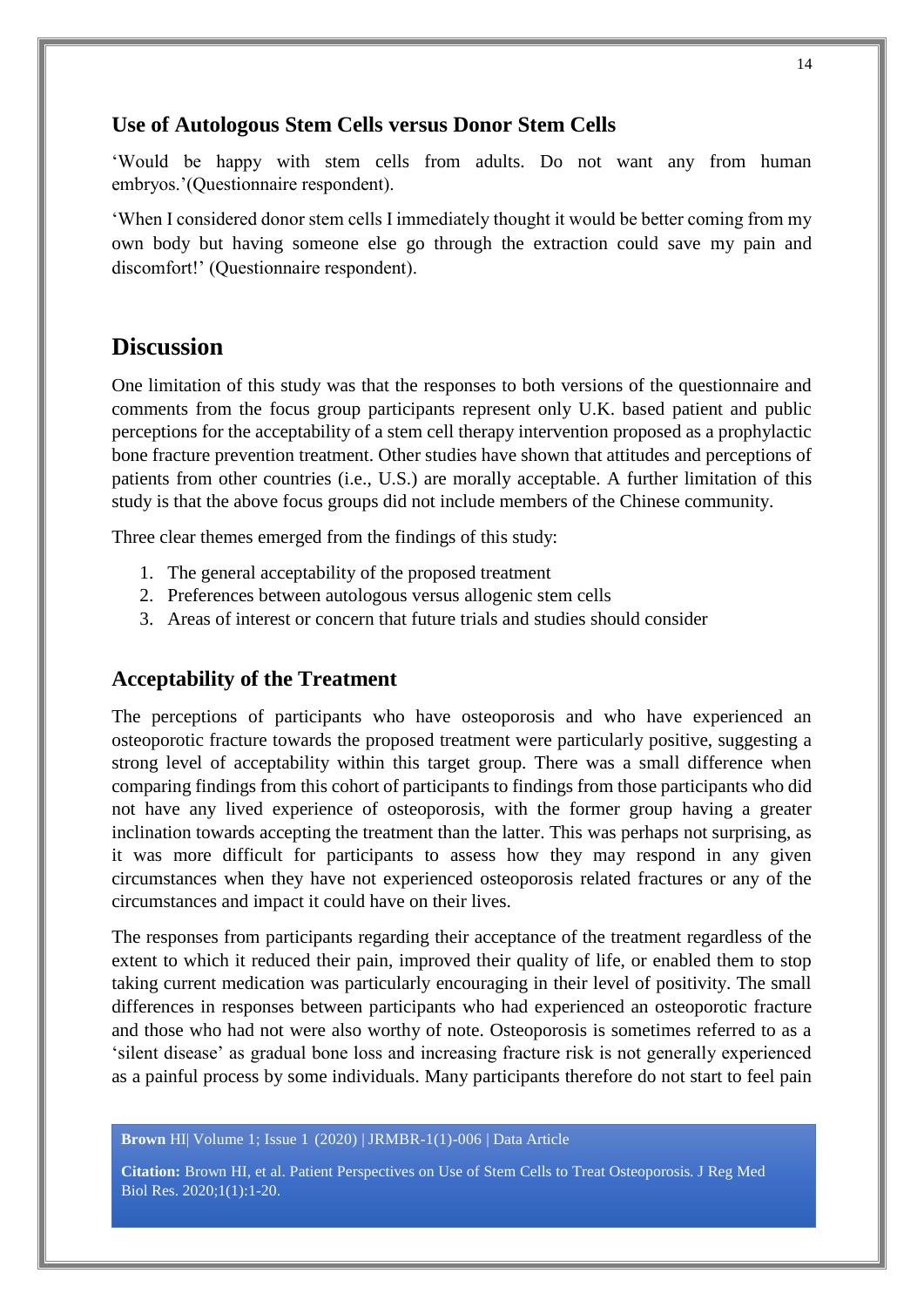from their osteoporosis until they experience an osteoporotic fracture. It is therefore quite probable that having once experienced the pain of an osteoporotic fracture, participants accept that they will live with some residual pain but are very keen to avoid that pain worsening as a result of experiencing further fractures.

A number of focus group participants expressed the opinion that they would consider the proposed treatment if they were experiencing a lot of pain that was interfering with their dayto-day lives. They felt that the trade-off between the risks and potentially painful nature of the treatment and its likely benefit was worthwhile. The degree of pain that can be tolerated by participants is highly individualistic and this therefore makes an assessment of the outcome of the pain/gain decision at the individual patient level highly problematic [26].

Regarding the potentially painful nature of the procedure itself, iliac crest aspiration procedures are certainly not pain free. These procedures require good technical skills in order to obtain samples suitable for processing and for reducing the pain associated with the procedure, which if poorly handled, could result in cancellation of the procedure. Furthermore, the type and calibre of the needles used are the main variables in this technique, the selection of which would depend on the patient's age, gender and body mass index [27]. As such it is imperative that new treatments developed remain as minimally invasive as possible.

Other reservations expressed by questionnaire participants and focus group participants were regarding the injection of the biomaterial construct, expressed by some as 'man-made foreign objects' - into the body. Though the use of *in-vivo* man-made objects within medicine is relatively commonplace i.e., pacemakers, joint replacements, breast implants etc. these are nonetheless legitimate concerns which would need to be addressed with clear, transparent patient information demonstrating how the biomaterials had been subject to stringent testing against regulatory standards, to demonstrate their safety. It is also possible that there will be some greater reluctance towards the treatment from those individuals who hold particularly strong religious views.

Articulating the concept of risk to patients and helping them weigh up the pros and cons of receiving any particular treatment is a challenging exercise, specifically when it comes to a preventive rather than a curative treatment. In this case, patients would be weighing up the potential risks of having the procedure i.e., pain, adverse reactions to drugs etc., against the potential personal benefits of the proposed treatment i.e., a reduction in risk of fracture, potentially without any other benefits such as improved mobility, or a better quality of life. A number of focus group participants and questionnaire participants expressed the view that they wouldn't want to 'tempt fate' by having a procedure that may leave them worse off than they were before. These comments may reflect the fact that for some participants, osteoporosis is not manifest e.g. they have no visible signs or symptoms of the disease and feel healthy, and therefore cannot assess the proposed treatment as being of benefit.

This attitude was perhaps an indication of what is known in psychological terms as "loss aversion" [28]. This principle asserts that the impact of loss on individuals is felt more strongly than the impact of gain. If participants have osteoporosis but do not experience any symptoms

**Brown** HI| Volume 1; Issue 1 (2020) | JRMBR-1(1)-006 | Data Article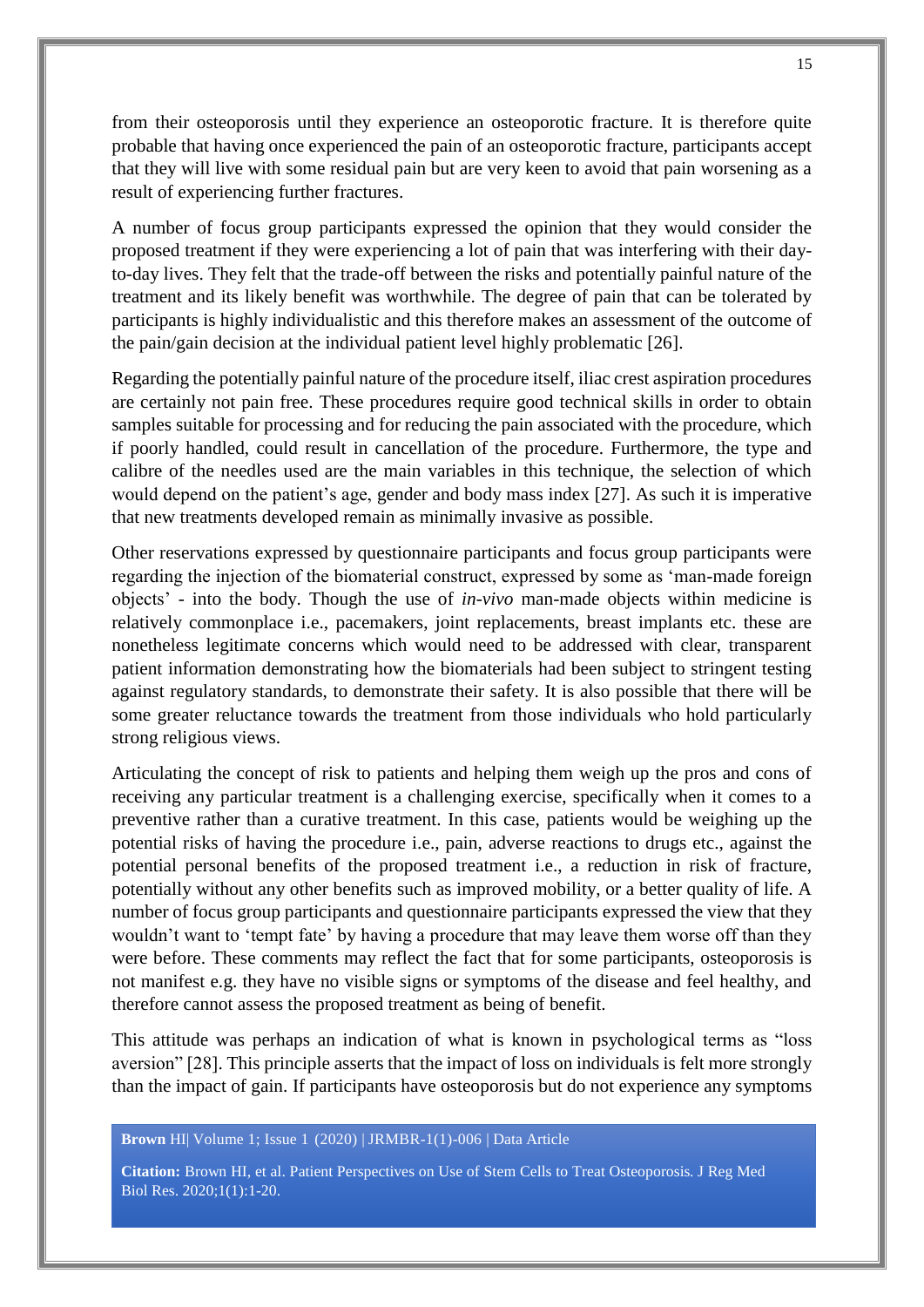from the disease, the potential loss of being asymptomatic as a result of a painful procedure where there is always a risk of some complication occurring, however small, would be felt more keenly, than the potential benefit of reducing their later risk of an osteoporotic fracture.

Hip and vertebral fractures, in addition to their obvious morbidity, also have a significant mortality rate [29,30]. The mobility and independence for patients having suffered hip or vertebral fractures, is often greatly reduced post fracture, resulting in higher societal costs than other common causes of prolonged hospitalisation such as cardiovascular disease, due to additional factors such as sarcopenia and poor quality of life [30]. Thus, effective prevention of bone fractures is not only vital for healthy aging, but must be considered as a potential option, especially as the elderly population increased.

#### **Preferences between Autologous versus Allogenic Stem Cells**

The use of autologous stem cells combined with the orthobiologic biomaterial (calcium phosphate porous microsphere material) for the proposed treatment, was not ruled out and it was particularly encouraging that questionnaire participants and focus group participants were not generally concerned about the possibility of using donor stem cells.

The main concern from those that did express some hesitation was based on the chance of the body rejecting donor stem cells and for some osteoporosis was not considered a severe enough disease to risk potential clinical consequences of stem cell rejection, unlike heart failure or kidney failure for example. It is worth noting however that these views were expressed by participants who had no lived experience of osteoporosis and were therefore likely to be unaware of the potential consequences of the disease (i.e., the fact that more than half of patients suffering a hip fracture can no longer live independently and that over a quarter die within 12 months of the fracture) [29].

This lack of awareness regarding the potential severity of the disease also led to some comments questioning the morality of using donor stem cells (considered by participants to be a limited resource), for a 'non-life-threatening condition'. In reality, several research groups and companies are heavily investigating (and investing) in stem-cell scale-up manufacture. According to the latest review report published by the Cell and Gene Therapy Catapult, the network of GMP cell manufacturing facilities had doubled from 11 to 22 in five years, whilst the number of clinical trials the network facilities supported, had increased by 180% over the same period, from 21 in 2012 to 59 in 2017 [31]. The general public were likely to be completely unaware of this development however and perceptions of stem cells as a limited resource are likely to continue without a deliberate effort to inform participants.

There was also an appetite among questionnaire participants and focus group participants to explore the feasibility of having familial donors for stem cell harvesting. However, the practicalities of familial donors at this early stage in the development of bio banking would need to be carefully considered as this could place additional processes within the treatment pathway [32]. Over time however, it is anticipated that bio banking facilities would enable

**Brown** HI| Volume 1; Issue 1 (2020) | JRMBR-1(1)-006 | Data Article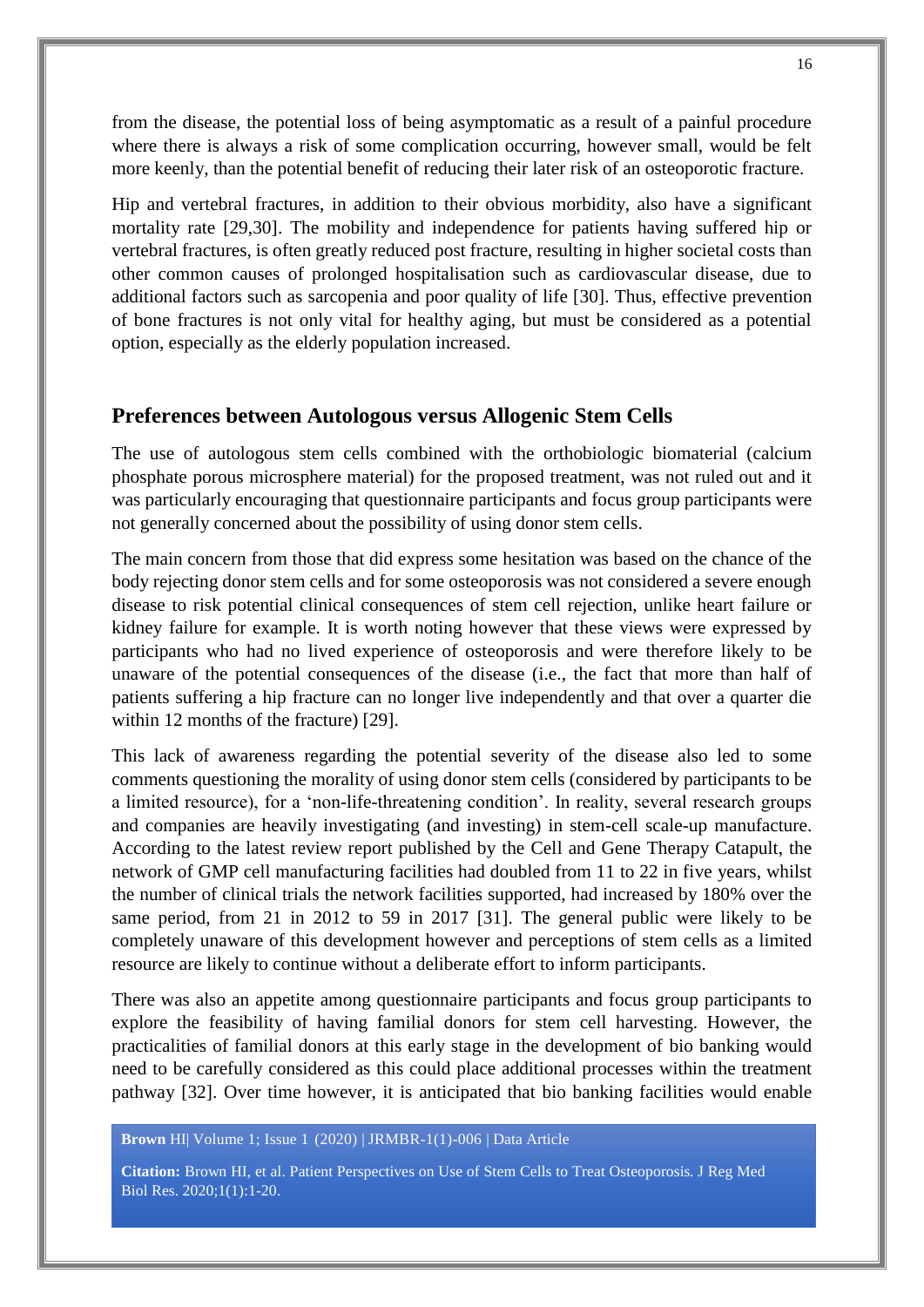families to deposit stem cells for future use for a range of treatments for family members to utilise.

# **Future Trials and Studies**

The level of knowledge regarding osteoporosis as a debilitating disease which can lead to an increased risk of mortality, is likely to be low among the general public. This was reflected in the responses of focus group participants and questionnaire participants without osteoporosis within this study. Even amongst those diagnosed with osteoporosis, the manifestation of the disease would likely affect participants' conceptions of disease severity and risk of progression. Raising greater awareness of the disease amongst the general public and patients is therefore likely to be an important element of any future study, in order to increase an appreciation of the worth of the research and to subsequently encourage participation in future clinical studies.

Whilst the proposed treatment to be developed would remain as minimally invasive as possible, the understandable concerns that participants would have regarding the potentially painful nature of the procedure, whether using autologous or allogenic stem cells, and the potential requirement for a general anaesthetic to be administered, would also need to be addressed openly. Clear, transparent patient information would help to ensure that future research participants were fully aware of the implications of their involvement. Information regarding the potential treatment should also attempt to address the ''loss aversion'' principle by setting out the risks of the treatment against the potentially significant consequences of having an osteoporotic fracture, particularly of the hip and spine.

Patient information should also clearly explain how the biomaterial had been approved for use as a medical device. It was possible that some patients who held strong religious beliefs may find the idea of a man-made material being introduced into their body in this way less palatable and this may potentially deter some patients from accepting the treatment. Though this may only affect a relatively small proportion of the population that could benefit from this treatment, it was important that healthcare professionals understood these concerns and addressed them clearly and transparently as they arose.

The practicalities of introducing familial donors into the treatment pathway during clinical studies could also be explored, in order to test the feasibility of this option in routine practice. However, clearly discussing the source of the stem cells to be used in clinical trials, would be highly advantageous and would raise greater public and patient awareness of the developments in stem-cell manufacturing. This would potentially pre-empt any concerns participants may have regarding the use of limited stem cell resources for 'non-life threatening' conditions.

#### **Conclusion**

The proposed orthobiologic (stem cell) treatment for the elderly osteoporotic population had

**Brown** HI| Volume 1; Issue 1 (2020) | JRMBR-1(1)-006 | Data Article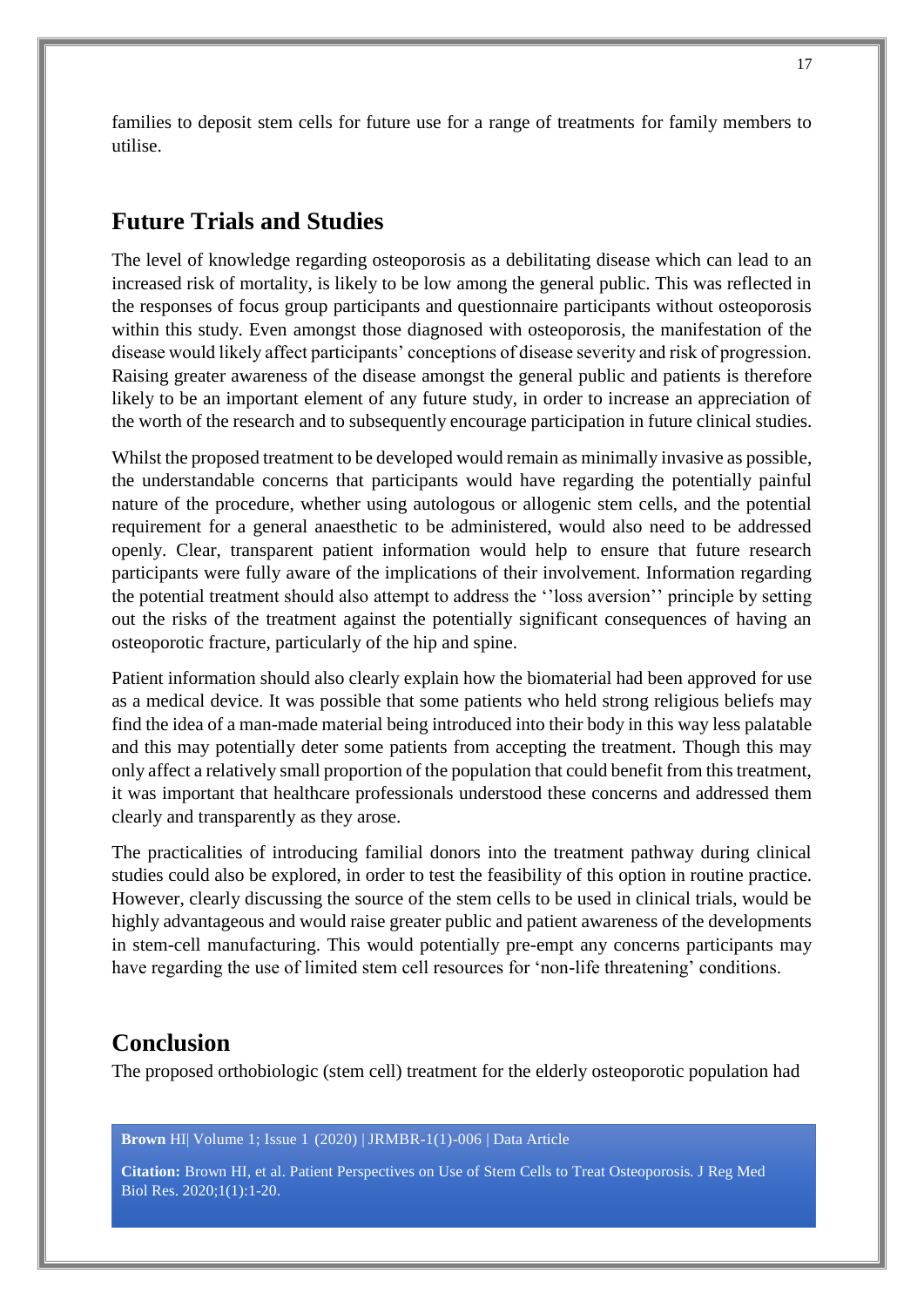a high level of patient and public acceptably. 94% of questionnaire (Q1) participants were prepared to have a DEXA scan to assess eligibility for the treatment; whilst three-quarters of all questionnaire participants (75%) were prepared to have their own bone marrow extracted for the treatment; 42% of participants stated they would accept the treatment whatever the reduction in their risk of fracture, while only 11% would accept the treatment if it reduced their risk completely. A high proportion of participants (69%) stated that they would accept the proposed treatment if it reduced their risk of fracture but did not improve quality of life, while 73% of said they would accept the proposed treatment it if reduced their risk of fracture and yet still required them to take their existing medication. Also, 68% of the participants stated they would accept the proposed treatment if it reduced their risk of fracture even if there was no reduction in pain.

A few of the focus group participants did not have any experience of osteoporosis and were therefore commenting on a theoretical scenario which may have accounted for the more conservative nature of their responses. Concerns raised through the groups focused on the potential pain of the procedure, the risk of the procedure rendering the patient in a worse condition than before, and the nature of the injected material. Focus group participants generally felt they would have to be experiencing a degree of pain that was interfering with their day-to-day lives, in order to be prepared to try this kind of procedure. This was consistent with the questionnaire findings which suggested that the experience of having an osteoporotic fracture may encourage a less risk averse attitude towards the proposed treatment, perhaps as current treatments were reported as being of variable effectiveness.

The findings presented here therefore demonstrate a clear mandate to the research team and community to continue their efforts in developing new proposed treatments for fracture prevention strategies.

# **Acknowledgement**

This paper summarises independent research funded by the National Institute for Health Research (NIHR) under its i4i Challenge Award Programme (Grant Reference Number: II-C3- 0714-20001). The views expressed are those of the authors and not necessarily those of the NHS, the NIHR or the Department of Health. The authors would also like to acknowledge the Royal Osteoporosis Society for their assistance in the promotion and distribution of the questionnaire; the members of NHS staff that helped to distribute questionnaires through NHS clinics; and especially to all those individuals who kindly gave their time to respond to the questionnaires and/or attend the focus groups.

**Brown** HI| Volume 1; Issue 1 (2020) | JRMBR-1(1)-006 | Data Article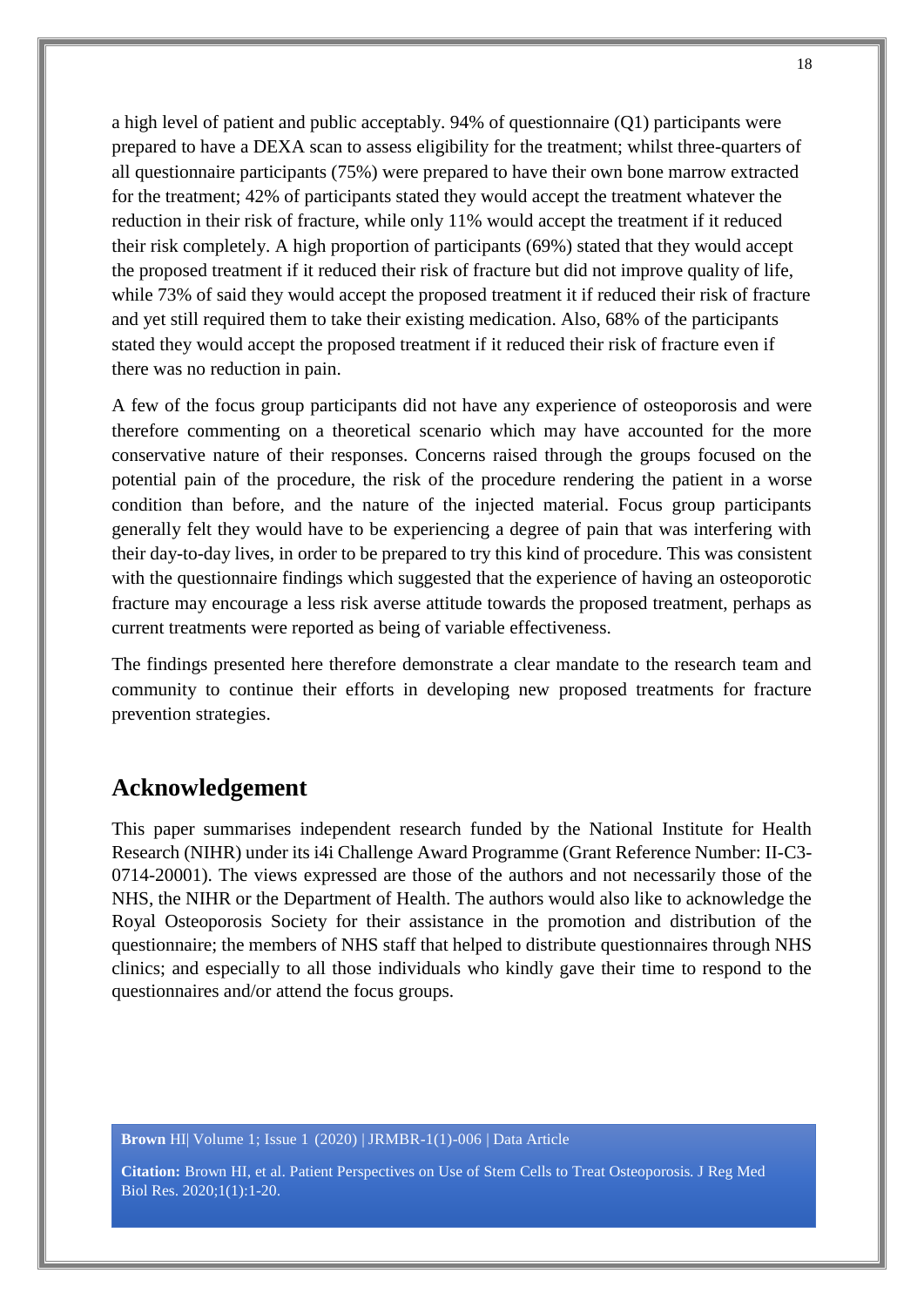# **References**

- 1. United Nations, Department of Economic and Social Affairs, Population Division (2015). World Population Ageing 2015 (ST/ESA/SER.A/390). [Last Accessed: 05 Aug, 2020] [http://www.un.org/en/development/desa/population/publications/pdf/ageing/WPA2015\\_Report.pdf](http://www.un.org/en/development/desa/population/publications/pdf/ageing/WPA2015_Report.pdf)
- 2. Research and analysis. Chapter 1: life expectancy and healthy life expectancy. Published 13 July 2017. Public Health England. [Last Accessed: 05 Aug, 2020] [https://www.gov.uk/government/publications/health-profile-for-england/chapter-1-life-expectancy-and](https://www.gov.uk/government/publications/health-profile-for-england/chapter-1-life-expectancy-and-healthy-life-expectancy#contents)[healthy-life-expectancy#contents](https://www.gov.uk/government/publications/health-profile-for-england/chapter-1-life-expectancy-and-healthy-life-expectancy#contents)
- 3. Kanis JA, Melton III LJ, Christiansen C, Johnston CC, Khaltaev N. The diagnosis of osteoporosis. J Bone Miner Res. 1994;9(8):1137-41.
- 4. Johnell O, Kanis JA. An estimate of the worldwide prevalence and disability associated with osteoporotic fractures. Osteoporosis Int. 2006;17(12):1726-33.
- 5. Compston J, Cooper A, Cooper C, Gittoes N, Gregson C, Harvey N, et al. UK clinical guideline for the prevention and treatment of osteoporosis. Archives of osteoporosis. 2017;12(1):43.
- 6. Svedbom A, Hernlund E, Ivergard M, Compston J, Cooper C, Stenmark J, et al. Epidemiology and economic burden of osteoporosis in Greece. Arch Osteoporos. 2013;8:83-90.
- 7. Cooper C, Atkinson EJ, Jacobsen SJ, O'Fallon WM, Melton III LJ. Population-based study of survival after osteoporotic fractures. Am J Epidemiol. 1993;137(9):1001-5.
- 8. Van Staa TP, Dennison EM, Leufkens HA, Cooper C. Epidemiology of fractures in England and Wales. Bone. 2001;29(6):517-22.
- 9. Harvey and McCloskey (2016) Gaps and Solutions in Bone Health: A Global Framework for Improvement. International Osteoporosis Foundation. [Last Accessed: 05 Aug, 2020] <http://share.iofbonehealth.org/WOD/2016/thematic-report/WOD16-report-WEB-EN.pdf>
- 10. Gullberg B, Johnell O, Kanis JA. World-wide projections for hip fracture. Osteoporos Int. 1997;7:407- 13.
- 11. Sanghani-Kerai A, Coathup M, Samazideh S, Kalia P, Silvio LD, Idowu B, et al. Osteoporosis and ageing affects the migration of stem cells and this is ameliorated by transfection with CXCR4. Bone Joint Res. 2017;6(6):358-65.
- 12. Farini A, Sitzia C, Erratico S, Meregalli M, Torrente Y. Clinical applications of mesenchymal stem cells in chronic diseases. Stem Cells Int. 2014;2014:306573.
- 13. Berebichez-Fridman R, Gómez-García R, Granados-Montiel J, Berebichez-Fastlicht E, Olivos-Meza A, Granados J, et al. The holy grail of orthopedic surgery: mesenchymal stem cells-their current uses and potential applications. Stem Cells Int. 2017;2017:2638305.
- 14. Alshameeri Z, McCaskie A. The role of orthobiologics in hip preservation surgery. J Hip Preserv Surg. 2015;2(4):339-54.
- 15. Alimperti S, Lei P, Wen Y, Tian J, Campbell AM, Andreadis ST. Serum‐free spheroid suspension culture maintains mesenchymal stem cell proliferation and differentiation potential. Biotechnol Prog. 2014;30(4):974-83.
- 16. Gonzalez-Garza MT, Cruz-Vega DE. Regenerative capacity of autologous stem cell transplantation in elderly: a report of biomedical outcomes. Regen Med. 2017;12(2):169-78.
- 17. Sanghani-Kerai A, Osagie-Clouard L, Blunn G, Coathup M. The influence of age and osteoporosis on bone marrow stem cells from rats. Bone Joint Res. 2018;7(4):289-97.
- 18. Murphy WL, McDevitt TC, Engler AJ. Materials as stem cell regulators. Nat Mater. 2014;13(6):547-57.
- 19. Nisbet M. Public Opinion about stem cell research and human cloning. Public Opinion Quarterly. 2004;68(1):131-54.
- 20. Ho SS, Brossard D, Scheufele DA. Effects of value predispositions, mass media use, and knowledge on public attitudes toward embryonic stem cell research. Int J Public Opinion Res. 2008;20(2):171-92.
- 21. Hyun I. The bioethics of stem cell research and therapy. J Clin Invest. 2010;120(1):71-5.
- 22. Nisbet MC, Becker AB. Public opinion about stem cell research, 2002 to 2010. Public Opinion Quarterly. 2014;78(4):1003-22.

**Brown** HI| Volume 1; Issue 1 (2020) | JRMBR-1(1)-006 | Data Article